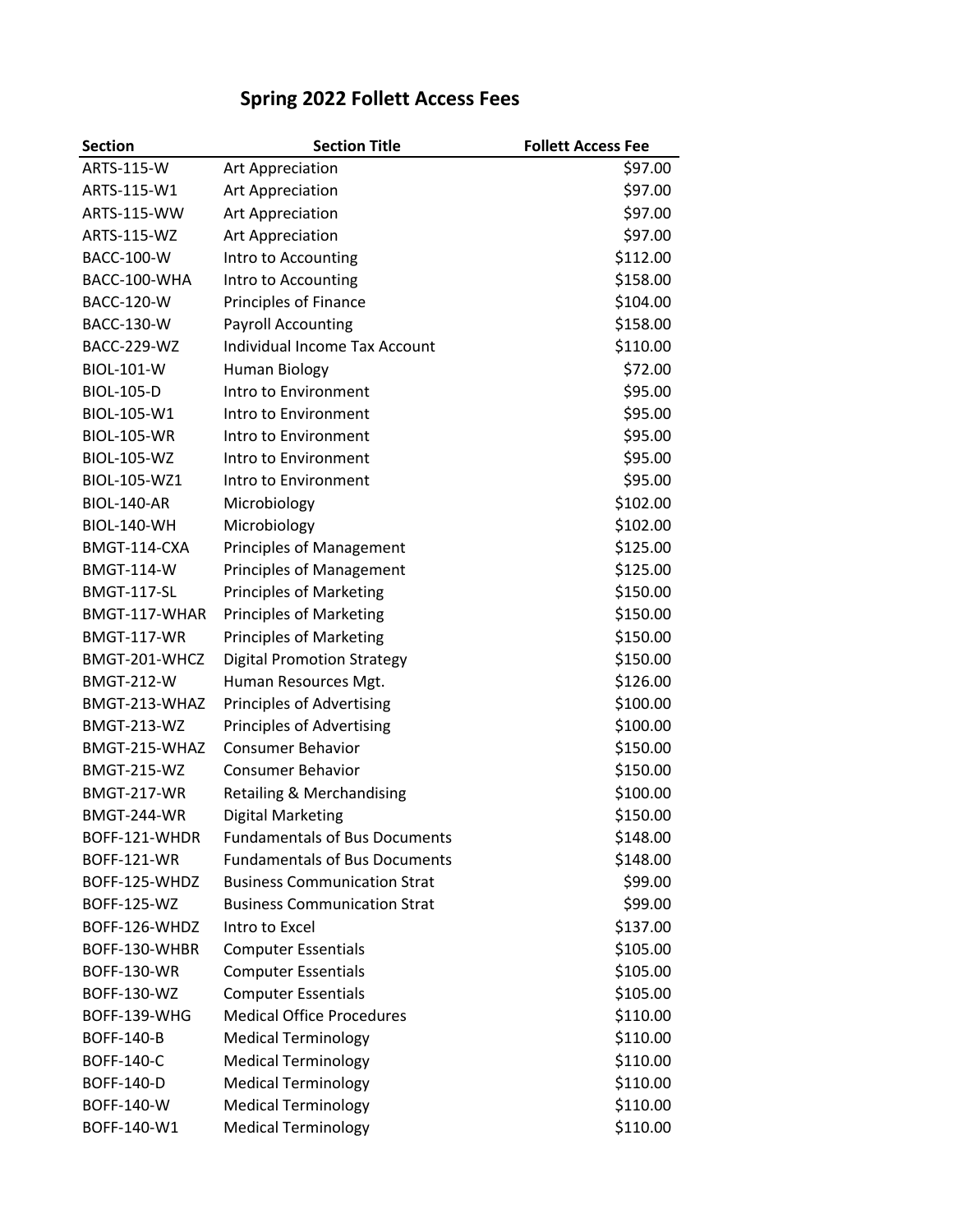| <b>BOFF-151-W</b>  | <b>Records Management</b>           | \$110.00 |
|--------------------|-------------------------------------|----------|
| <b>BOFF-225-WR</b> | <b>Spreadsheet Applications</b>     | \$168.00 |
| BOFF-226-WHCZ      | <b>Database Applications</b>        | \$168.00 |
| <b>BOFF-226-WZ</b> | <b>Database Applications</b>        | \$168.00 |
| BOFF-228-WHBZ      | Intro to Word                       | \$137.00 |
| <b>BOFF-230-WZ</b> | <b>Adv Spreadsheet Applications</b> | \$168.00 |
| BOFF-237-WHDR      | <b>Word Processing Applications</b> | \$168.00 |
| <b>BOFF-237-WR</b> | <b>Word Processing Applications</b> | \$168.00 |
| <b>BOFF-249-B</b>  | <b>Medical Office Procedures II</b> | \$110.00 |
| <b>BOFF-250-W</b>  | Administrative Systems & Proc       | \$171.00 |
| BOFF-265-WZ        | <b>Virtual Tech for Business</b>    | \$162.00 |
| <b>BOFF-270-WR</b> | <b>Marketing Analytics</b>          | \$150.00 |
| <b>BOFF-275-WR</b> | Social Media Management             | \$100.00 |
| CACC-101-B         | <b>Financial Accounting</b>         | \$184.00 |
| <b>CACC-101-CV</b> | <b>Financial Accounting</b>         | \$184.00 |
| CACC-101-W         | <b>Financial Accounting</b>         | \$106.00 |
| CACC-101-WHC       | <b>Financial Accounting</b>         | \$184.00 |
| CACC-105-C         | <b>Managerial Accounting</b>        | \$184.00 |
| <b>CACC-105-NZ</b> | <b>Managerial Accounting</b>        | \$106.00 |
| CACC-105-W         | <b>Managerial Accounting</b>        | \$106.00 |
| CACC-109-C         | Intermediate Accounting II          | \$118.00 |
| CACC-109-W         | Intermediate Accounting II          | \$118.00 |
| CACC-166-WE        | <b>Cost Accounting</b>              | \$135.00 |
| CBUS-104-W         | Intro to Business                   | \$126.00 |
| CBUS-104-WHC       | Intro to Business                   | \$126.00 |
| CBUS-150-W         | <b>Business Computer Systems</b>    | \$182.00 |
| CBUS-150-WHC       | <b>Business Computer Systems</b>    | \$182.00 |
| CBUS-150-WHD       | <b>Business Computer Systems</b>    | \$182.00 |
| <b>CBUS-150-WZ</b> | <b>Business Computer Systems</b>    | \$182.00 |
| <b>CBUS-203-W</b>  | <b>Business Law I</b>               | \$105.00 |
| <b>CBUS-204-W</b>  | <b>Business Law II</b>              | \$105.00 |
| CBUS-204-WHB       | <b>Business Law II</b>              | \$105.00 |
| CBUS-204-WHNZ      | <b>Business Law II</b>              | \$105.00 |
| <b>CECN-102-WE</b> | Microeconomic Principles            | \$120.00 |
| CECN-102-WER       | Microeconomic Principles            | \$120.00 |
| CECN-102-WHB       | Microeconomic Principles            | \$120.00 |
| CECN-102-WHD       | Microeconomic Principles            | \$120.00 |
| <b>CECN-103-WE</b> | Macroeconomic Principles            | \$120.00 |
| CECN-103-WEZ       | <b>Macroeconomic Principles</b>     | \$120.00 |
| CECN-103-WHC       | Macroeconomic Principles            | \$120.00 |
| <b>CRIM-101-W</b>  | Criminal Law                        | \$64.00  |
| <b>CRIM-170-C</b>  | <b>Community Based Corrections</b>  | \$70.00  |
| <b>CRIM-200-C</b>  | Intro to Criminalistics             | \$80.00  |
| CRIM-204-CXA       | Criminology                         | \$89.00  |
| CRIM-204-CXA1      | Criminology                         | \$89.00  |
| CRIM-204-CXM       | Criminology                         | \$89.00  |
| CRIM-204-MCM       | Criminology                         | \$89.00  |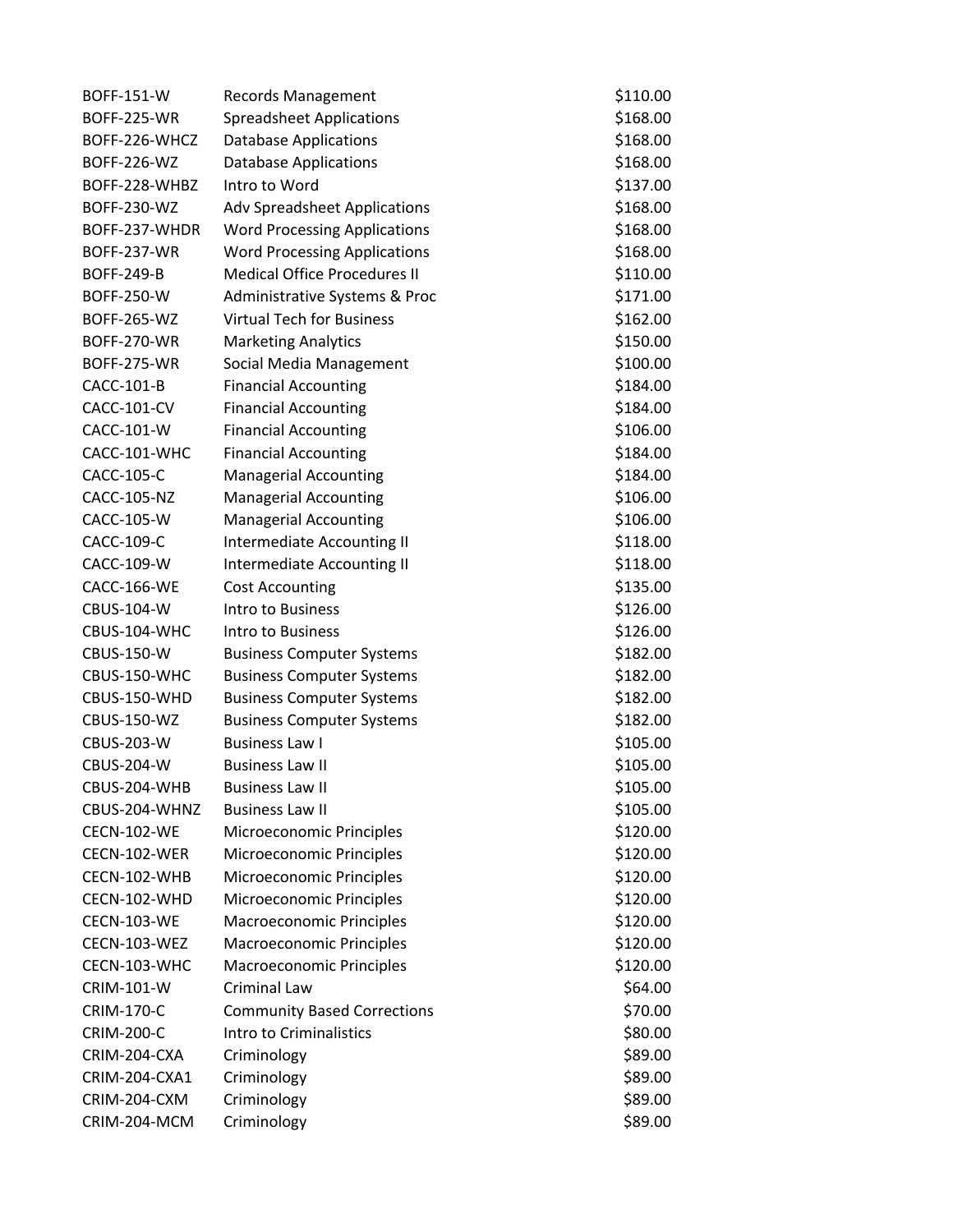| <b>CRIM-204-W</b>  | Criminology                          | \$89.00  |
|--------------------|--------------------------------------|----------|
| <b>HLTH-130-W</b>  | Nutrition                            | \$119.00 |
| HLTH-130-W1        | Nutrition                            | \$119.00 |
| HLTH-130-W1Z       | Nutrition                            | \$119.00 |
| HLTH-130-W2        | Nutrition                            | \$119.00 |
| <b>MATH-107-A</b>  | App Mathematical Concepts            | \$131.00 |
| MATH-107-C         | App Mathematical Concepts            | \$131.00 |
| <b>MATH-107-D</b>  | App Mathematical Concepts            | \$131.00 |
| MATH-107-HEXN      | App Mathematical Concepts            | \$131.00 |
| <b>MATH-107-WE</b> | <b>App Mathematical Concepts</b>     | \$131.00 |
| MATH-107-WHGZ      | App Mathematical Concepts            | \$131.00 |
| <b>MATH-107-WR</b> | <b>Applied Mathematical Concepts</b> | \$131.00 |
| <b>MATT-104-WE</b> | <b>Business Mathematics</b>          | \$97.00  |
| MATT-104-WHA       | <b>Business Mathematics</b>          | \$97.00  |
| MATT-104-WHCR      | <b>Business Mathematics</b>          | \$97.00  |
| MATT-132-WHD       | <b>Elementary Technical Math</b>     | \$131.00 |
| MATT-133-WHD       | <b>Technical Mathematics I</b>       | \$131.00 |
| <b>MEDA-100-F</b>  | Pharmacology                         | \$110.00 |
| <b>MEDA-120-G</b>  | <b>Clinical Procedures I</b>         | \$97.00  |
| <b>MEDA-150-E</b>  | Pharmacology II                      | \$110.00 |
| <b>MEDA-170-C</b>  | <b>Clinical Procedures II</b>        | \$97.00  |
| <b>MEDA-210-W</b>  | <b>Medical Ethics</b>                | \$110.00 |
| <b>PHYS-142-B</b>  | Physical Science II                  | \$72.00  |
| PHYS-142-WSZ       | Physical Science II                  | \$72.00  |
| PSYC-100-A         | Intro to Psychology                  | \$97.00  |
| PSYC-100-C         | Intro to Psychology                  | \$97.00  |
| PSYC-100-D         | Intro to Psychology                  | \$97.00  |
| PSYC-100-D1        | Intro to Psychology                  | \$97.00  |
| <b>PSYC-100-DR</b> | Intro to Psychology                  | \$97.00  |
| PSYC-100-HEXG      | Intro to Psychology                  | \$97.00  |
| PSYC-100-W         | Intro to Psychology                  | \$97.00  |
| PSYC-100-W1        | Intro to Psychology                  | \$97.00  |
| PSYC-100-WW        | Intro to Psychology                  | \$97.00  |
| PSYC-100-WZ        | Intro to Psychology                  | \$97.00  |
| <b>PSYC-120-F</b>  | Intro to Substance Abuse             | \$64.00  |
| PSYC-210-D         | Psychology of Human Developme        | \$90.00  |
| <b>PSYC-240-FR</b> | Social Psychology                    | \$97.00  |
| PSYC-250-A         | Personality                          | \$97.00  |
| <b>PSYC-260-FZ</b> | Social Psychology of Aging           | \$85.00  |
| SOCY-100-B         | Intro to Sociology                   | \$53.00  |
| SOCY-100-C         | Intro to Sociology                   | \$53.00  |
| SOCY-100-C1        | Intro to Sociology                   | \$53.00  |
| SOCY-100-DZ        | Intro to Sociology                   | \$53.00  |
| SOCY-100-W         | Intro to Sociology                   | \$60.00  |
| SOCY-100-W1        | Intro to Sociology                   | \$60.00  |
| SOCY-100-WHSL      | Intro to Sociology                   | \$53.00  |
| SOCY-100-WZ        | Intro to Sociology                   | \$60.00  |